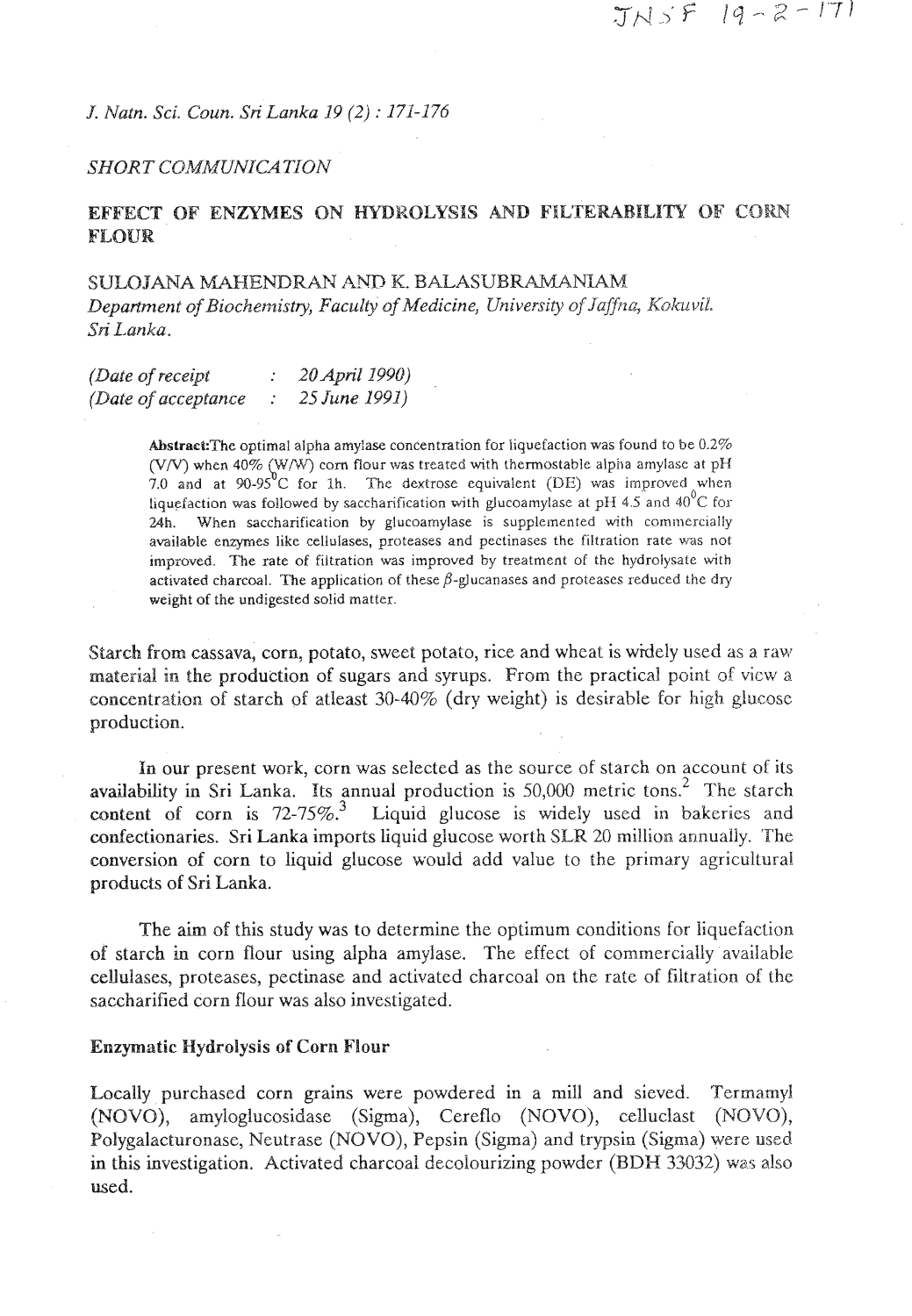Hydrolysis of Corn Flour

Corn flour (40% W/W) suspension in water was liquefied by termamyl at 90-95<sup>0</sup>C and pH 7.0. During this process, the residual starch was tested with  $I_2$ <sup>5</sup>. In order to increase the hydrolysis and rate of filtration the liquefied slurry was treated with the combination of enzymes shown in Table 1 and incubated for 24h at  $40^{\circ}$ C.

## Fillerability

The saccharified slurry was diluted (1:1) and filtered through a Whatman No.7 filter paper under vaccum while it was hot. The residue in the filter paper was dried at  $80$ -90<sup>0</sup>C in an oven to a constant weight. The rate of filtration, turbidity of filtrate and the dry weight of the residue were noted and given in Table 1. The amino acid content of the filtrate was also assayed  $4^4$ 

Reducing sugar obtained at the end of liquefaction and saccharification was measured by  $\text{DNS}^1$  The corn flour was fully hydrolysed by 1N HCL and the total reducing sugar was also measured. Dextrose equivalent (DE) was expressed as percentage of reducing sugar obtained / total reducing sugar obtained after acid hydrolysis. This process involved the incorporation of an alpha amylase to corn flour for liquefaction followed by a mixture of emymcs (Tabie I) into the mixer **under** the experimental conditions for hydroIysis.

Liquefaction of 40% (W/W) corn flour was carried out with different concentration of alpha amylase at  $90-95^\circ$ C for 3h (Figure 1). The starch content during the liquefaction process was tested with iodine. When alpha amylase concentration was **0.1%,** 0.2% and 0.3% (VW) the reducing **sugar** obtained **in Ih** of liquefaction was 32%, 40% and 40% respectively (Figure 1). These results indicate that the dextrose yield was not increased when the alpha amyjase concentration was increased from 0.2 to 0.3%. When the alpha amylase concentration was 0.1%, the starch was present even after **3h** of liquefaction. From these results, the **optimal** Jglaa amylase (Termamyl) concentration for liquefaction was 0.2% *(V/V)* when 40% (W/W) corn flour suspension ( $pH$  7) was used at  $90-95^{\circ}$ C for 1h.

The liquefied corn flour was highly viscous and filtration was rather slow. To avoid the fiitration problem the undigested solid matter was removed by centrifugation (at 3000rpm, for 15 min). The residue was washed with distilled water and dried at  $80^{\circ}$ C.

The content of dry matter obtained by this method was 28.6% W/W (Table 1). The supernatant was highly turbid **and** this codd be due to proteins **and** glycans other than starch.

Hence the liquefied corn flour was treated with different combinations of enzymes (Table 1) like cellulases, proteases and pectinase with and without glucoamylase for 24h at 40<sup>0</sup>C and at two different pH values 4.5 and 7 respectively. The filterability, turbidity of the filtrate, aminoacid content of the filtrate and dry

172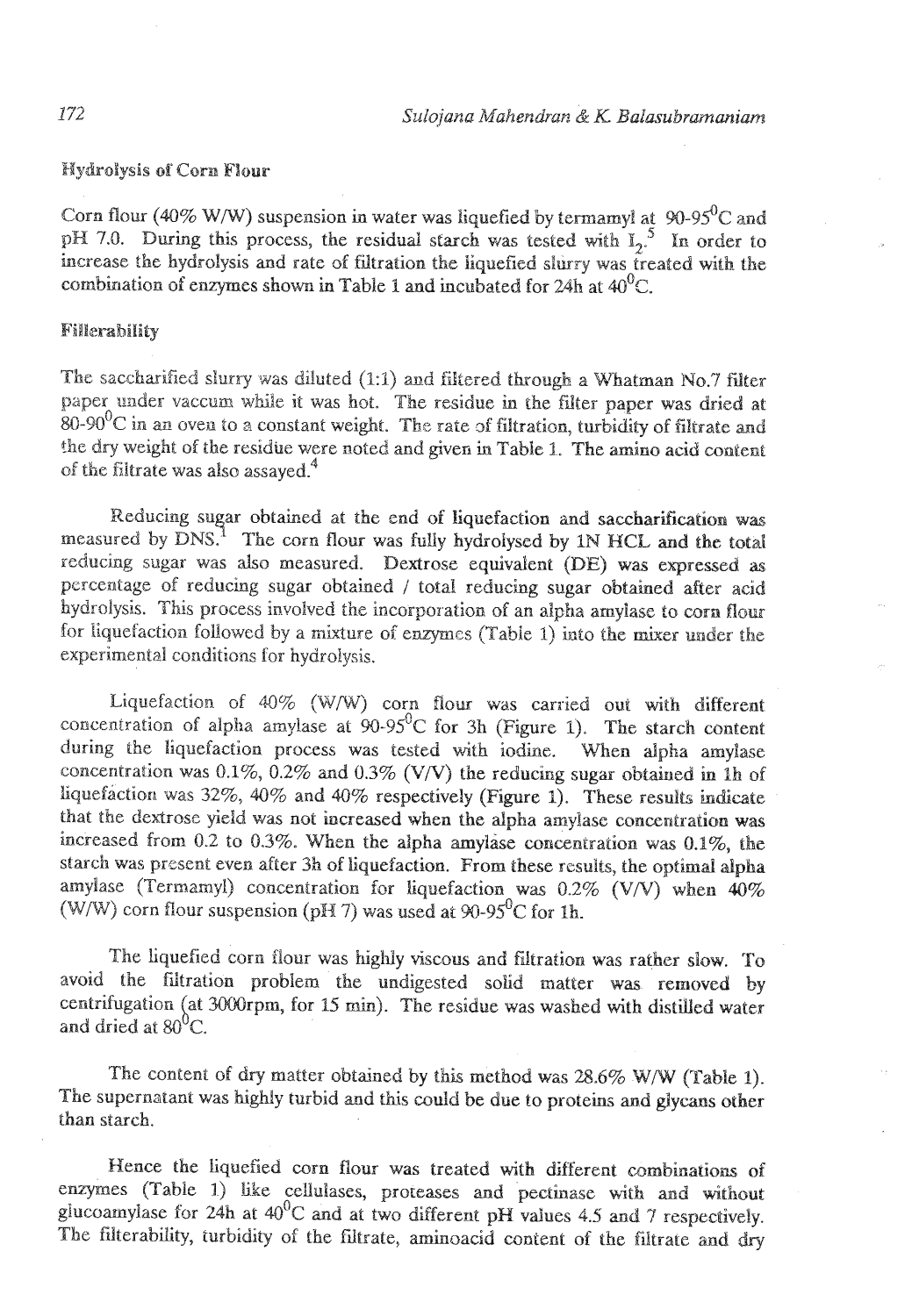|                 | Table 1: Effect of glucanases and proteases on the separation of solid materials of the liquiefied corn flour.                                                      |                     |                                  |                                                                 |                                |                                         |                                         |
|-----------------|---------------------------------------------------------------------------------------------------------------------------------------------------------------------|---------------------|----------------------------------|-----------------------------------------------------------------|--------------------------------|-----------------------------------------|-----------------------------------------|
| Expt.<br>o<br>Z | Enzymes used<br>$\mathbf{m}$ (% V/V)                                                                                                                                | рH                  | dry matter<br>Residual<br>$(\%)$ | Concentration<br>of aminoacid<br>in filtrate<br>$({\rm mg/dl})$ | equivalent<br>Dextrose<br>(DE) | Filterability<br>$\text{min}\text{min}$ | of the filtrate<br>Turbidity<br>(700nm) |
|                 | Termamy $(0.2)$                                                                                                                                                     | 7.0                 | 28.6                             | not measured                                                    | 54.5                           | cannot be<br>filtered                   | measured<br>not                         |
| $\mathbf 2$     | glucoamylase (80 mg)<br>Termamyl (0.2)                                                                                                                              | 7.5                 | 20.0                             | 83                                                              | 87.0                           | $\frac{8}{1}$                           | 0.90                                    |
| 3               | Glucoamylase (80 mg)<br>Termamyl (0.2)<br>$T$ rypsin $(80 \text{ mg})$<br>Pepsin (80 mg)<br>Celluclast (0.2)<br>Pectinase (0.2)<br>Neutrase (0.2<br>Cereflo $(0.2)$ | 7.0<br>4.5          | 16.0                             | 144                                                             | 92.5                           | $\infty$                                | 0.80                                    |
| 4               | Glucoamylase (80 mg)<br>Trypsin (80 mg)<br>Celluclast (0.5)<br>Pepsin (80 mg)<br>Pectinase (0.5)<br>Termayl (0.2)<br>Neutrase (0.5<br>Cereflo $(0.5)$               | 7.0<br>$\ddot{4.5}$ | 15.8                             | 140                                                             | 93.0                           | $\tilde{C}$                             | 0.56                                    |

*Enzymatic Hydrolysis of Corn Flour* 

 $\hat{\mathcal{A}}$ 

 $173\,$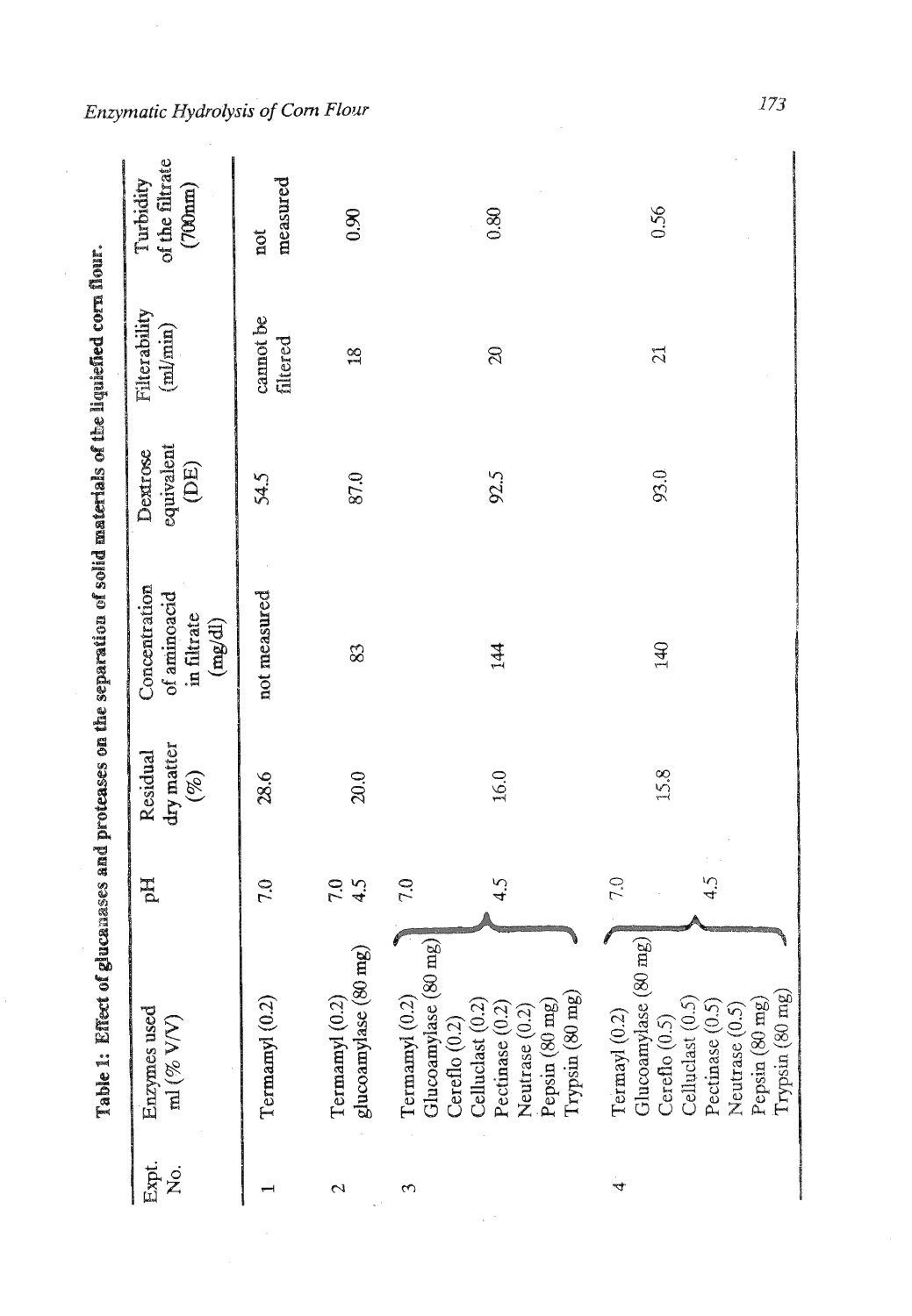|             | Table 1 contd.                                                                                                                                                                                                                               |            |                                  |                                                         |                                |                                     |                                         |
|-------------|----------------------------------------------------------------------------------------------------------------------------------------------------------------------------------------------------------------------------------------------|------------|----------------------------------|---------------------------------------------------------|--------------------------------|-------------------------------------|-----------------------------------------|
| Expt.<br>Ż. | Enzymes used<br>$\mathbf{m}$ (% V/V)                                                                                                                                                                                                         | H          | dry matter<br>Residual<br>$(\%)$ | Concentration<br>of aminoacid<br>in filtrate<br>(mg/dl) | equivalent<br>Dextrose<br>(DE) | Filterability<br>$(m_{\text{min}})$ | of the filtrate<br>Turbidity<br>(700nm) |
|             | without gluco-<br>Expt. 4 was<br>repeated<br>amylase                                                                                                                                                                                         | ري<br>په   | $\frac{8}{1}$                    | 120                                                     | \$                             | $\tilde{6}$                         | 0.68                                    |
| ৩           | glucoamylase<br>Expt. 3 was<br>repeated<br>without                                                                                                                                                                                           | 7.0<br>7.0 | 22                               | L                                                       | $\mathfrak{Z}$                 | 7.0                                 | $\mathbf{L}$                            |
| ┍           | repeated using<br>Expt. 2 was<br>$charccal$ <sup>*</sup>                                                                                                                                                                                     | 7.0<br>4.5 | ì                                | $\mathfrak{g}$                                          | 87.5                           | $\Im$                               | 0.13                                    |
|             | *Charcoal (5%) was used for filtration.                                                                                                                                                                                                      |            |                                  |                                                         |                                |                                     |                                         |
|             | Note:    Liquefied com flour (40 g) by 0.2% Termamyl (pH 7) was treated (110 rev/min) with the enzyme mixture at 40 <sup>0</sup> C and pH 4.5<br>for 24h (In Expt. 6; pH was 7.0).  DE is Dextrose from enzymic hydrolysis/Total sugar relea |            |                                  |                                                         |                                |                                     |                                         |

 $Sulojana Mahendran & K. Balasubramaniam$ 

174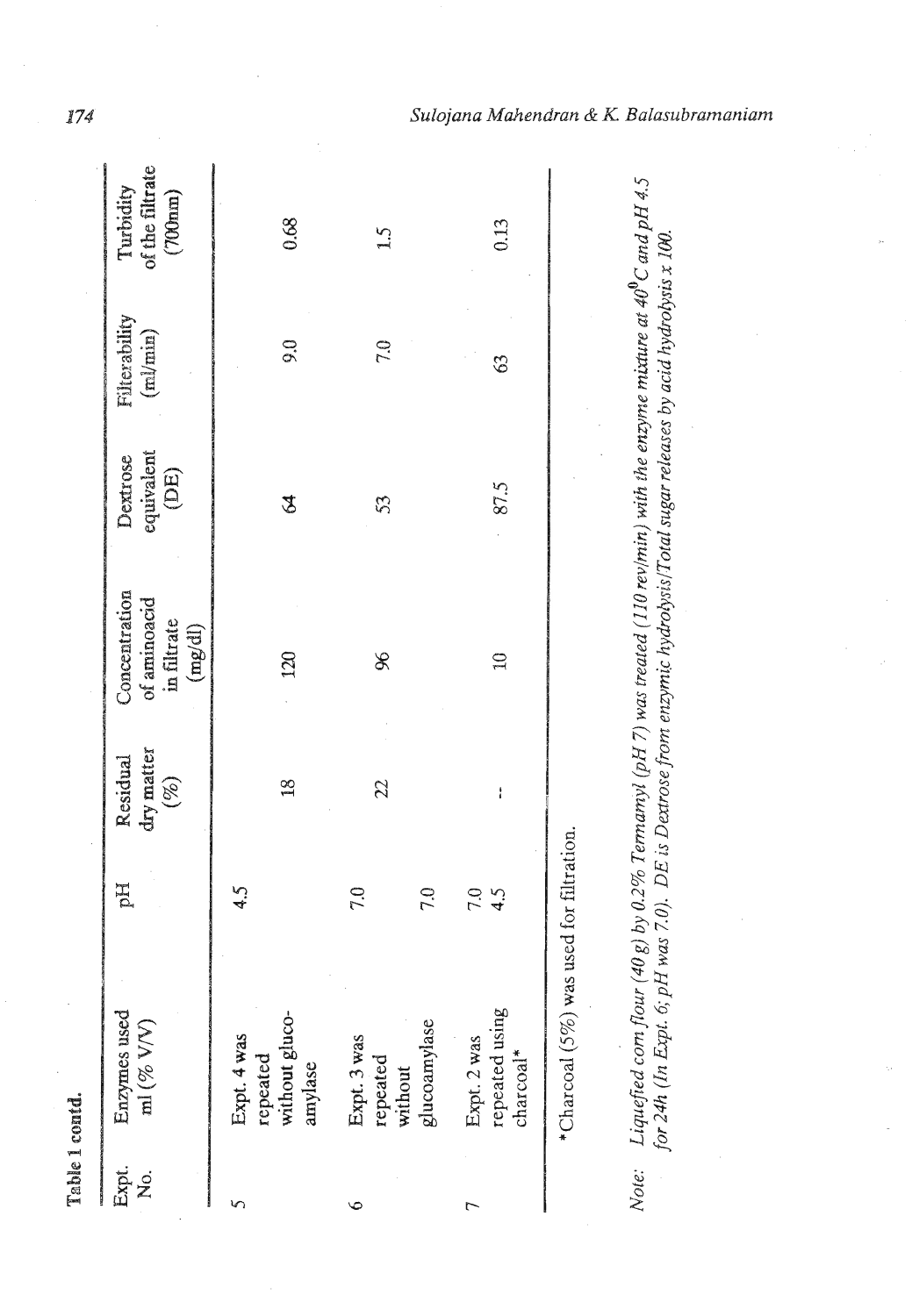*Enzymatic Hydrolysis of Com Flour* 



**Plgum I: Change of reducing sugar and residual starch content during the liquefaction of corn**  (40% W/W) at different concentration of Termamyl. The residual starch I<sub>2</sub> complex **absorbance was measured at 680 nm.** 

Reducing sugar obtained with different Termamyl concentration (%  $V/V$ ).<br>  $\bigcirc$  , 0.3;  $\bigcirc$  , 0.2;  $\bigcirc$  , 0.1.

Residual starch with different Teimamyl **(QoV/V).** 

0.3; **B** , 0.2; **A** , 0.1.

weight of the undigested solid matter were noted. The application of these commercially available cellulases, pectinases and proteases together with glucoamylase reduced the dry weight of the undigested solid matter from 28% to 15% compared to the treatment of corn flour with alpha amylase alone (Table **1).** The treatment **with** termamyl and glucoamylase reduced the dry weight of the residue to 20%. Saccharification with all these enzyme mixtures increased the dextrose equivalent to **93.** The action of proteases on proteins increased the aminoacid content of the filtrate (Table 1). Hence the  $\beta$ -glucanases and proteases had acted on the undigested solid matter and further reduced the dry weight from 20% to 15%.

Our results show that the commercially available enzymes like cellulases, proteases and pectinase did not give satisfactory results on the rate of filtration. In order to increase the efficiency of fdtration, the mixture was diluted **1:l** and then treated with charcoal (50g/1) at  $80^0$ C and filtered under vacuum while it was hot. The rate of filtration was increased to 63 ml/min (Table 1). Moreover, the filtrate obtained **was** ahnost clear **and** colourless. The aminoacid content of this filtrate was very low (Table 1). The activated charcoal removed the colouring materials, turbidity and proteins. Hence it could be used for purification of liquid glucose.